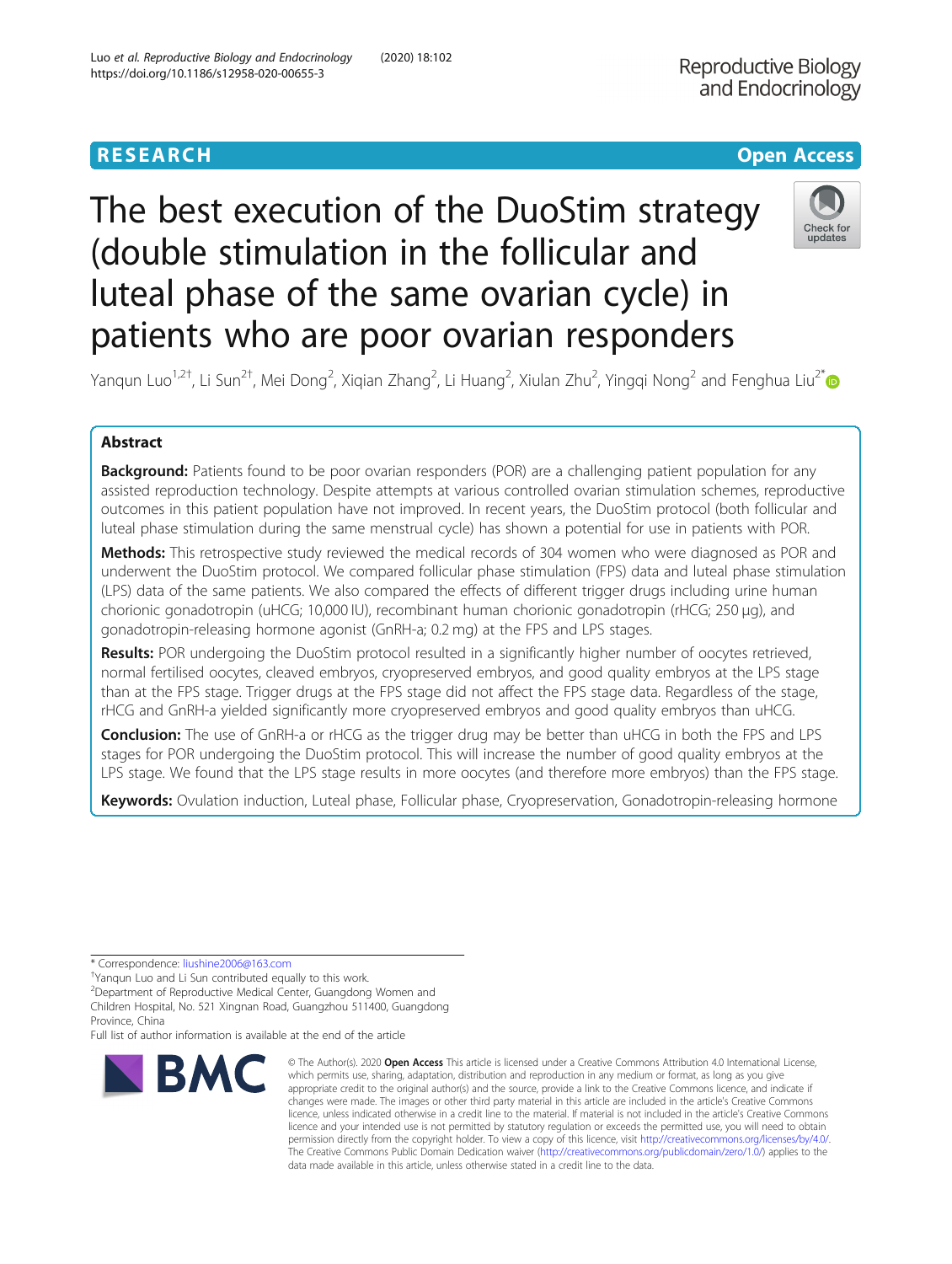#### Background

Poor ovarian responders (POR) are a challenging patient population in the field of assisted reproduction technology (ART). Despite attempts at various controlled ovarian stimulation (COS) protocols, a greater number of embryos or a higher quality of embryos have not been obtained in this patient population [[1\]](#page-9-0). However, luteal phase stimulation and the development of whole embryo freezing technology have been proven to be safe due to their use in the fertility preservation of patients with cancer [\[1](#page-9-0)].

Based on the breakthrough of the follicular wave theory, [[2](#page-9-0)–[4](#page-9-0)] COS protocols have been updated with luteal phase simulation protocols and, more recently, the DuoStim protocol (follicular and luteal phase stimulation during the same menstrual cycle). Random start protocols have also been used. At present, the DuoStim protocol is typically used to provide fertility preservation for patients with cancer. Its applications in POR are recent developments [[2\]](#page-9-0). The rapid development of cryopreservation technology and the implementation of the whole embryo freezing strategy have allowed for the DuoStim protocol to eliminate the traditional COS-oocyte retrieval-embryo transfer procedure and achieve more favourable results [[5,](#page-9-0) [6](#page-9-0)].

There is currently limited research on DuoStim for POR  $[7-16]$  $[7-16]$  $[7-16]$  $[7-16]$  $[7-16]$ . This may be due to the fact that the traditional COS protocol is preferred in more clinical practices, as DuoStim is time-consuming and costly. The cancellation rate of the DuoStim procedure is very high [\[17](#page-9-0), [18](#page-9-0)].

Among the published reports of DuoStim, the inclusion criteria for POR vary, as some studies adopted the Bologna criteria, [\[19\]](#page-9-0) while others used the researchers' custom criteria for patient inclusion. There are some previous studies that compare the DuoStim protocol with the traditional COS protocol [\[7](#page-9-0)–[9\]](#page-9-0). Although DuoStim does not show advantages in all evaluation indicators, most of these studies tend to have better reproductive outcomes for DuoStim. The number of eggs, metaphase II (MII) oocytes, and embryos in the cleavage stage and the rate of superior embryos is increased after the DuoStim protocol compared to the traditional COS protocol. Studies that compare the embryos obtained after the follicular phase stimulation (FPS) stage with those obtained after the luteal phase stimulation (LPS) stage in DuoStim have found that stimulation during the LPS stage results in a higher number of oocytes and embryos [[10](#page-9-0)–[16\]](#page-9-0). However, the standards for embryo evaluation data vary widely, and the conclusions of these studies are contradictory. For the preimplantation genetic testing for aneuploidy (PGT-A) population, the DuoStim protocol has a higher euploid blastocyst rate [[9\]](#page-9-0) than the traditional COS protocol, and the euploid blastocyst rate obtained at the FPS stage is higher than that obtained at the LPS stage [\[20\]](#page-9-0). These studies focus more on the comparison of the dosage of gonadotropin (Gn), days of Gn duration, and COS protocol. While studies have shown that different trigger medicines impact embryo quality, [\[21](#page-9-0)] the trigger medicines of the DuoStim protocol have not been compared.

As the DuoStim protocol includes whole embryo vitrification, it is particularly important to discuss the rate of good quality embryos obtained using this method [\[9](#page-9-0)]. Therefore, under the premise of Bologna's inclusion criteria, this retrospective study compares the embryos obtained at the LPS stage with those obtained at the FPS stage through comprehensive embryo assessment data, and explores the impact of different trigger medications of the DuoStim protocol on embryo data for POR.

#### Methods

# Study design and participants

### Patients

This retrospective study reviewed the medical records of 304 women who were diagnosed as POR and underwent the DuoStim protocol at the Centre for Reproductive Medicine Department of Guangdong Women and Children Hospital for in vitro fertilisation (IVF) and/or intracytoplasmic sperm injection (ICSI) from January 2014 to February 2017. All patients in this study adhered to the Bologna criteria; they each satisfied at least two of the following criteria: advanced maternal age (≥40 years), a history of POR (≤3 oocytes with a conventional stimulation protocol), or abnormal ovarian reserve tests (i.e., antral follicle count < 7 or antimullerian hormone  $< 1.1$  ng/mL) [[19\]](#page-9-0). Exclusion criteria included the presence of known endometrial anomalies, genetic abnormalities, and repeated implantation failure. The study protocol was approved by the institutional ethics committee of Guangdong Women and Children Hospital, and informed was obtained from each patient. This study was conducted in accordance with the principles of the Declaration of Helsinki.

#### IVF treatment and patient groups

As shown in Fig. [1](#page-2-0), FPS was achieved with the administration of a gonadotropin (Gn), including recombinant follicle stimulating hormone (rFSH) or highly purified FSH (HP-FSH) and human menopausal gonadotropin (HMG). The initial dose of Gn ranged from 150 to 300 IU, depending on the basal follicle stimulating hormone (FSH) level, antral follicular count (AFC), and maternal age. The mild ovarian-stimulation regimen, which involves the timely addition of antagonists, was executed during FPS. When 1–3 dominant follicles reached 18– 20 mm in diameter, the first trigger medicine was administered. Trigger medicines included urine human chorionic gonadotropin (uHCG; 10,000 IU), recombinant human chorionic gonadotropin (rHCG; 250 μg) and gonadotropin-releasing hormone agonist (GnRH-a; 0.2 mg). Oocytes were retrieved within 34 to 36 h of FPS. One day after the first cycle of oocytes were retrieved, a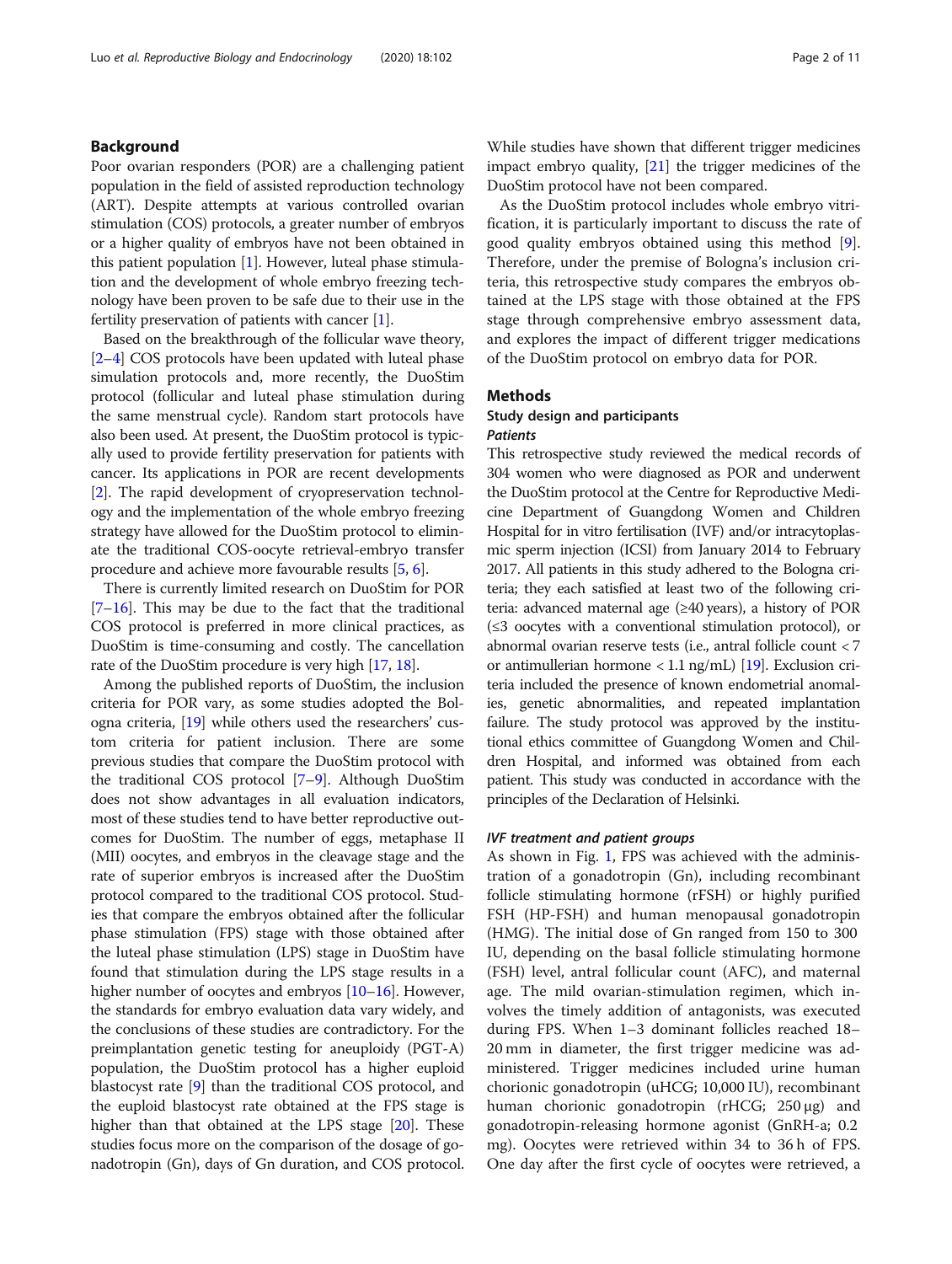<span id="page-2-0"></span>

vaginal ultrasound examination was performed. When the largest follicle diameter was < 10 mm and there were  $\geq 2$  follicles with diameters between 5 and 10 mm, patients were counselled regarding LPS. LPS was conducted by daily injections of HMG (225 IU). Daily administration of medroxyprogesterone acetate (MPA; 10 mg) was added to avoid oocyte retrieval during menstruation. Again, when 1–3 dominant follicles reached 18– 20 mm in diameter, the second trigger medicine of the LPS phase was administered. Oocytes were retrieved within 34 to 36 h of LPS. We compared the data of the FPS phase with the data of the LPS phase in the same patients. Then, all patients were divided into three groups based on the trigger medicine used in FPS or LPS.

#### Embryo treatment

Good-quality embryos (Grade A: uniform or slightly uneven with fragmentation of < 10%; Grade B: uniform or nonuniform blastomere size, fragmentation of 10–20%) were frozen on day 3. The embryos that were not of good enough quality for cryopreservation were placed in extended culture until the blastocyst stage. At this stage, on day 5 or day 6, only blastocysts with good morphology were frozen. The embryo quality assessment on day 5 or day 6 was based on the scoring system of Gardner and Schoolcraft, with embryos graded as R3BB considered good blastocysts.

#### Frozen–thawed embryo transfer strategy

The frozen-thawed embryo transfer (FET) procedure for cleavage-stage embryos and blastocysts was used. Briefly,

embryo vitrification was carried out with the Cyrotop carrier system, with dimethylsulfoxide–ethylene glycol– sucrose as a cryoprotectant. For thawing, embryos were transferred into a series of diluted sucrose solutions (1, 0.5, and 0 mol/L sucrose).

Serum β-HCG levels were measured 12–14 days after the transfer of embryos. Subsequent ultrasound examinations were performed at a gestational age of 7 weeks.

#### Outcome measurements

The main outcomes measured were the numbers of dominant follicles, oocytes retrieved, normal fertilised oocytes, cryopreserved embryos, and good quality embryos and blastocysts, as well as the rate of good quality embryos, cryopreserved embryos, and blastocysts, and the implantation and clinical pregnancy rates.

The oocyte yield was defined as the ratio of the total number of collected oocytes to the number of follicles measuring ≥10 mm on the day of oocyte retrieval. The fertilisation rate was defined as the ratio of normal fertilised oocytes (two pronuclei) to the number of oocytes used for fertilisation (for example, the denominator for calculating the fertilisation rate of IVF is all oocytes recovered, while it is the number of MII oocytes for ICSI). The rate of good quality embryos was calculated as the ratio of the number of good quality embryos and the total number of cleaved embryos with two pronuclei, expressed as a percentage. The rate of cryopreserved embryos was calculated as the ratio of the number of available embryos and the total number of cleaved embryos with two pronuclei, expressed as a percentage. The implantation rate was defined as the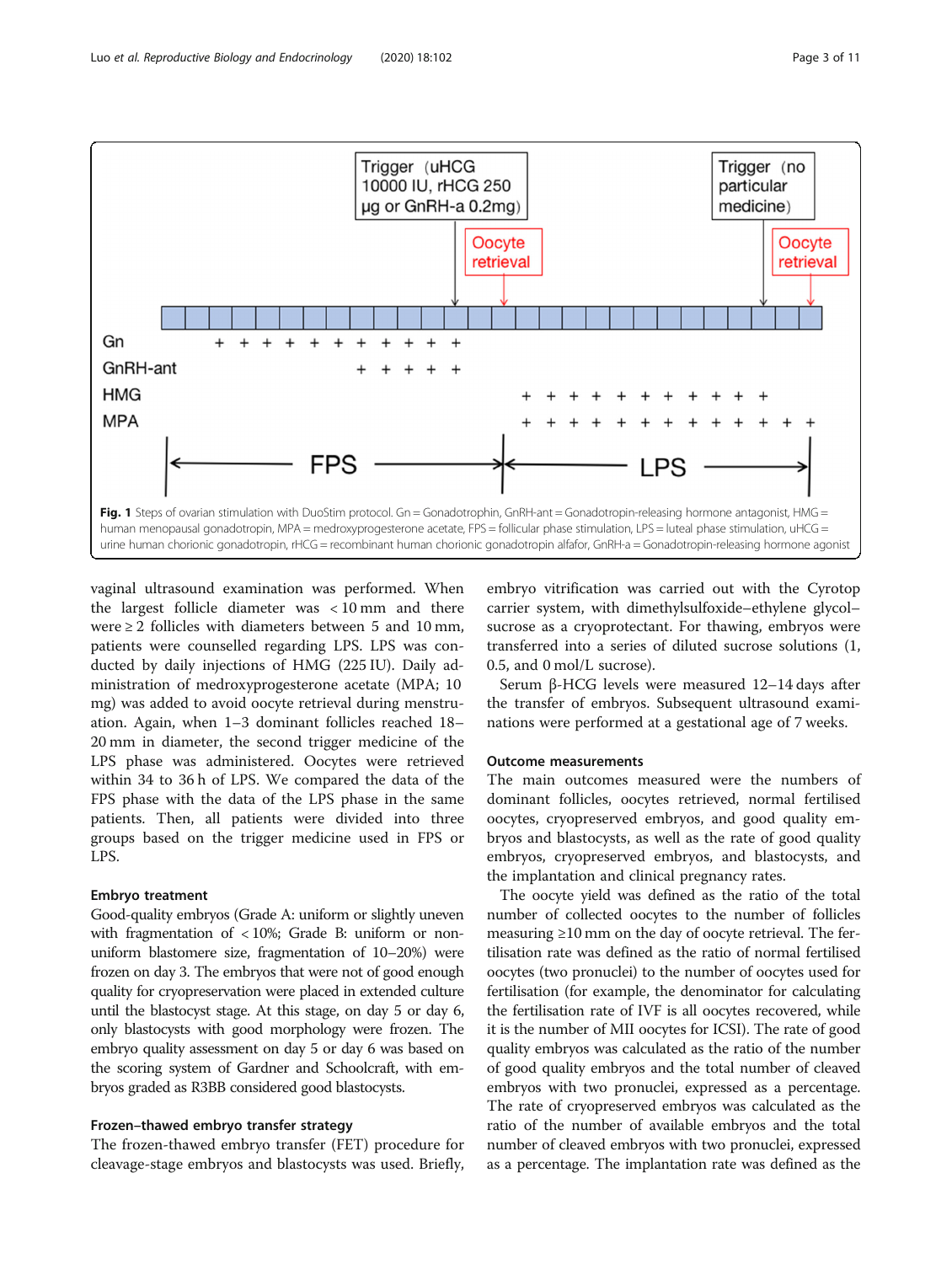number of gestational sacs observed divided by the number of embryos transferred. A clinical pregnancy was defined as the identification of a gestational sac 2–3 weeks after the embryo transfer. Early miscarriage was defined as pregnancy ending before 12 weeks of gestation.

The blastocyst formation rate was defined as the number of blastocysts formed divided by the number of embryos cultured. The blastulation rate of embryos of lesser quality was defined as the number of blastocysts formed divided by the number of lesser quality embryos cultured. The pregnancy rate per oocyte retrieval was defined as the pregnancy cycle divided by the number of oocyte retrieval cycles (the number of oocyte retrieval cycles does not include the cycle of mixed embryo transfer or the cycle of unthawed embryos).

#### Euploid rate analysis

Finally, among all 304 patients selected for enrolment, only 10 patients underwent the PGT-A cycle. We analysed the embryo euploidy rate of these 10 patients with PGT cycle.

#### Statistical analysis

The data were analysed using SPSS version 13 software. Continuous data are presented as an absolute mean with standard deviations (SD). Qualitative data are presented as percentages. The chi-squared test or Fisher's exact test were used to assess differences between categorical variables and the independent-samples t-test was used to assess differences between continuous variables. Differences in variables between the three trigger medicine groups was analysed using the chi-squared test or Fisher's exact test and a one-way ANOVA, as appropriate. Statistical significance was set at  $p < 0.05$ .

#### Results

#### Baseline cycle characteristics

In this retrospective study, a total of 304 IVF/ICSI cycles were investigated. The clinical features of the patients are shown in Table 1.

#### Comparison of the FPS and LPS stages

The comparison of the results of the FPS and LPS stages of the DuoStim protocol is shown in Table [2](#page-4-0). The total dose of Gn administered during the LPS stage was higher than that in the FPS stage, and the duration of stimulation was longer. Oestrogen (E2), progesterone (P4), and luteinizing hormone (LH) levels measured during the LPS stage on the day that the trigger medicine was

administered were higher than those in the FPS stage. The number of follicles at every size on the day that the trigger medication was administered during the LPS stage was significantly higher than that of the FPS stage. The numbers of oocytes retrieved, normal fertilised oocytes, cleaved embryos, cryopreserved embryos, and good quality embryos and the formed blastulation rate of the LPS stage were significantly higher than those of the FPS stage. However, the fertilisation rate, cleaved embryos rate, rate of cryopreserved embryos, and rate of good quality embryos were not significantly different between the two stages of the DuoStim protocol. Of the 304 patients included in this study, 53 patients were transplanted with embryos obtained from the FPS stage, and 110 were transplanted with embryos obtained from the LPS stage. The remaining 141 patients did not undergo embryo transplantation. The final pregnancy rates (including the pregnancy rate per FET and pregnancy rate per oocyte retrieval) and implantation rates obtained using embryos from the LPS stage were higher than those using embryos from the FPS stage. There was no significant difference in the rate of spontaneous abortion.

#### Outcomes of different trigger medicines used during the FPS stage

The patients were divided into three groups based on the first trigger medicine used in FPS: uHCG ( $n = 178$ ), rHCG  $(n = 101)$ , and GnRH-a  $(n = 25)$  (Table [3](#page-5-0)). There were no significant differences in baseline characteristics of these groups, however, the total dose of Gn administered was significantly different. Also, there were no significant differences in the numbers of oocyte retrieved, fertilised oocytes, cleaved embryos, cryopreserved embryos, or good quality embryos between the three groups at the FPS stage. The fertilisation rates, cleaved embryos rates, rate of cryopreserved embryos, and good quality embryo rate were also not significantly different between the three groups, nor were the pregnancy rates, implantation rates, or spontaneous abortion rates at the FPS stage.

The outcomes of the LPS stage between the groups that received different trigger medicines during the FPS stage were also compared (Table [4](#page-6-0)). There were no significant differences in the numbers of oocytes retrieved, fertilised oocytes, cleaved embryos, cryopreserved embryos, or good quality embryos among the three groups. There were also no significant differences in the fertilisation rates or cleaved embryos rates. However, the rates of cryopreserved embryos and good quality embryos

Table 1 Baseline characteristics of 304 women

| Maternal age (years) | Basal FSH (IU/L) | Basal LH (IU/L) | Basal E2 (pg/ml) | <b>Basal AFC</b> | BMI           |
|----------------------|------------------|-----------------|------------------|------------------|---------------|
| $38.34 \pm 4.85$     | $10.17 + 5.13$   | $4.98 + 2.31$   | $48.67 + 41.20$  | $5.19 + 4.25$    | $2.56 + 3.15$ |

Values are noted as mean ± SD

BMI Body mass index, E2 estradiol, AFC antral follicle count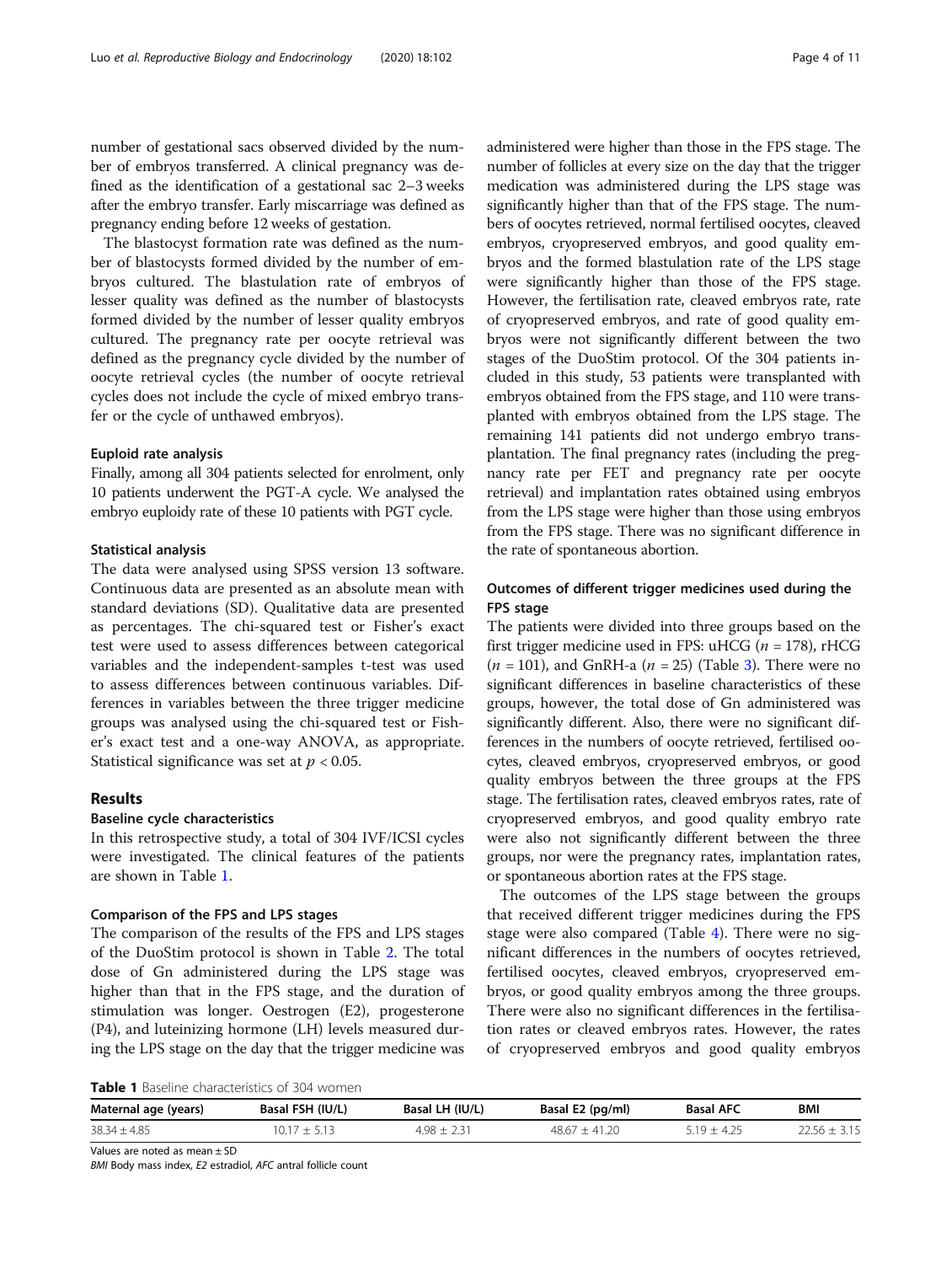| Characteristic                                      | FPS stage<br>$n = 304$ | LPS stage<br>$n = 304$ | P value |
|-----------------------------------------------------|------------------------|------------------------|---------|
| Total dose of Gonadotrophin (IU)                    | $1359.51 \pm 1135.84$  | 1678.25 ± 882.64*      | 0.000   |
| Duration of stimulation (days)                      | $6.10 \pm 3.48$        | $7.16 \pm 3.12*$       | 0.000   |
| E2 on HCG day (pg/ml)                               | $669.27 \pm 527.86$    | 1377.95 ± 1155.53*     | 0.000   |
| P4 on HCG day (ng/ml)                               | $0.63 \pm 0.95$        | $14.98 \pm 14.35*$     | 0.000   |
| LH on HCG day (IU/L)                                | $5.75 \pm 5.50$        | $3.94 \pm 4.80*$       | 0.000   |
| Follicles≥14 mm on HCG day                          | $1.46 \pm 0.85$        | $3.27 \pm 2.94*$       | 0.000   |
| Follicles 10-13 mm on HCG day                       | $0.61 \pm 1.01$        | $1.39 \pm 2.06*$       | 0.000   |
| Follicles≤10 mm on HCG day                          | $2.07 \pm 1.47$        | $4.66 \pm 4.49*$       | 0.000   |
| No. of oocyte retrieved                             | $1.71 \pm 1.30$        | $3.58 \pm 4.54*$       | 0.000   |
| No. of normal fertilized oocyte                     | $1.09 \pm 0.91$        | $2.25 \pm 2.85*$       | 0.000   |
| No. of cleaved embryos                              | $1.05 \pm 0.91$        | $2.20 \pm 2.80*$       | 0.000   |
| No. of cryopreserved embryos                        | $0.90 \pm 0.78$        | $1.82 \pm 2.54*$       | 0.000   |
| No. of good quality embryos                         | $0.79 \pm 0.76$        | $1.62 \pm 2.40*$       | 0.000   |
| Fertilization rate (%)                              | 62.43%                 | 62.50%                 | 0.978   |
| Cleaved embryos rate (%)                            | 98.77%                 | 98.24%                 | 0.531   |
| Rate of cryopreserved embryos (%)                   | 85.93%                 | 82.63%                 | 0.188   |
| Rate of good quality embryos (%)                    | 74.69%                 | 73.80%                 | 0.766   |
| Formed blastulation rate (%)                        | 48.48%                 | 67.42%*                | 0.037   |
| Lesser quality embryos formed blastulation rate (%) | 23.08%(3/13)           | 32.08%(17/53)          | 0.527   |
| Pregnancy rate per FET (%)                          | 26.42%(14/53)          | 47.27%(52/110)*        | 0.011   |
| Pregnancy rate per oocyte retrieval (%)             | 7.37%(14/190)          | 24.41%(52/213)*        | 0       |
| Implantation rate (%)                               | 14.48% (21/145)        | 29.81% (79/265)*       | 0.001   |
| Spontaneous abortion rate (%)                       | 42.85%(6/14)           | 21.15%(11/52)          | 0.099   |

<span id="page-4-0"></span>Table 2 Comparison of the FPS and LPS stage within DuoStim protocol

\*Compared with FPS Group,  $P < 0.05$ 

obtained in the LPS stage in patients who were first administered rHCG or GnRH-a during the FPS stage were significantly higher than those who were first administered uHCG during the FPS stage. There were no significant differences between patients who received rHCG and those who received GnRH-a during the FPS stage. There were no significant differences in the pregnancy rate, implantation rate, or spontaneous abortion rate among the three groups.

#### Outcomes of different trigger medicines used during the LPS stage

The patients were also divided into three groups based on the first trigger medicine used in LPS: uHCG ( $n = 196$ ), rHCG ( $n = 93$ ), and GnRH-a ( $n = 15$ ) (Table [5\)](#page-7-0). There were no significant differences in baseline characteristics among the three groups. Also, there were no significant differences in the numbers of oocytes retrieved, fertilised oocytes, cleaved embryos, cryopreserved embryos, or good quality embryos among the three groups. There were no significant differences in fertilisation rates or cleaved embryos rates, however, the rates of cryopreserved embryos and good quality embryos in the patients who received rHCG and GnRH-a first during the LPS stage were significantly higher than those in the patients who received uHCG first during the LPS stage. There was no significant difference between patients who received rHCG and patients who received GnRH-a. There was no significant difference between the three groups in the pregnancy rate, implantation rate, or spontaneous abortion rate.

#### Euploid rate analysis

Among the 304 POR patients, 10 patients underwent a PGT-A cycle, including 5 patients younger than 35 years old and 5 patients older than or equal to 35 years old. A total of 20 embryos were obtained from 10 patients, of which 8 embryos were from the FPS stage and 12 embryos were from the LPS stage. The proportions of aneuploidy embryos in the FPS group and the LPS group were 75.00%  $(6/8)$  and 33.33%  $(4/12)$ , respectively, and there was no statistical difference. The ratios of transferable embryos in the FPS group and LPS group were 25.00% (2/8) and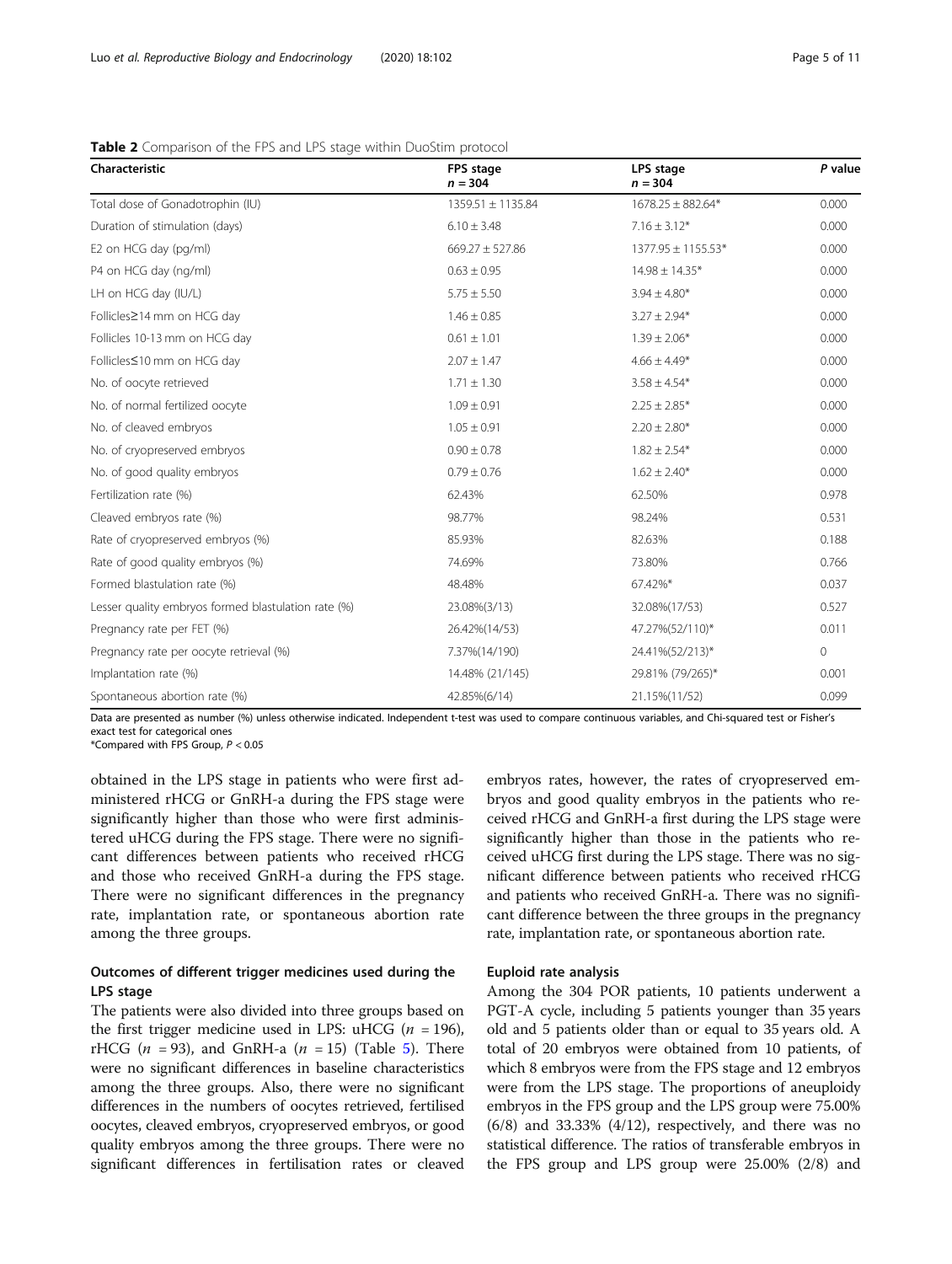| Characteristic                              | uhCG<br>10,000 IU | rhCG<br>$250 \mu q$  | GnRha<br>0.2 <sub>mg</sub> | P value |
|---------------------------------------------|-------------------|----------------------|----------------------------|---------|
| Number                                      | 178               | 101                  | 25                         |         |
| <b>AFC</b>                                  | $5.30 \pm 4.19$   | $5.57 \pm 4.80$      | $3.96 \pm 2.52$            | 0.248   |
| FSH (IU/L)                                  | $10.22 \pm 5.51$  | $9.88 \pm 4.71$      | $9.88 \pm 3.12$            | 0.841   |
| Matemal age (years)                         | $38.30 \pm 5.11$  | $38.0 \pm 4.92$      | $38.04 \pm 5.67$           | 0.884   |
| Total dose of gonadotrophin (IU)            | 1524.27 ± 1298.85 | $1183.04 \pm 813.58$ | $906.00 \pm 747.78$        | 0.006   |
| Duration of stimulation (days)              | $6.42 \pm 3.70$   | $5.98 \pm 3.16$      | $4.24 \pm 2.59$            | 0.012   |
| follicle of >10 mm on HCG day               | $2.06 \pm 1.44$   | $2.18 \pm 1.64$      | $1.71 \pm 0.62$            | 0.367   |
| No. of oocyte retrieved                     | $1.73 \pm 1.30$   | $1.72 \pm 1.37$      | $1.48 \pm 0.96$            | 0.66    |
| No. of normal fertilized oocytes            | $1.13 \pm 0.87$   | $1.03 \pm 1.00$      | $1.08 \pm 0.78$            | 0.669   |
| No. of cleaved embryos                      | $1.08 \pm 0.88$   | $1.01 \pm 1.00$      | $1.00 \pm 0.82$            | 0.773   |
| No. of cryopreserved embryos                | $0.93 \pm 0.80$   | $0.87 \pm 0.77$      | $0.84 \pm 0.62$            | 0.745   |
| No. of good embryos                         | $0.80 \pm 0.78$   | $0.76 \pm 0.75$      | $0.80 \pm 0.65$            | 0.929   |
| Fertilization rates (%)                     | 63.64%            | 58.62%               | 70.27%                     | 0.327   |
| Cleaved embryos rates (%)                   | 98.47%            | 100%                 | 96.15%                     | 0.238   |
| Rate of cryopreserved embryos (%)           | 86.01%            | 86.27%               | 84.00%                     | 0.957   |
| Rate of good embryos (%)                    | 73.58%            | 75.49%               | 80.00%                     | 0.766   |
| the pregnancy rate per oocyte retrieval (%) | 8.03%(9/112)      | $6.35\%(4/63)$       | $6.67\%(1/15)$             | 0.914   |
| Pregnancy /FET (%)                          | 29.03%(9/31)      | 22.22%(4/18)         | 25.00%(1 / 4)              | 0.871   |
| Implantation rate (%)                       | 16.00% (12/75)    | 13.79%(8/58)         | 8.33%(1/12)                | 0.768   |
| Spontaneous abortion rate (%)               | 44.44% (4 /9)     | 50.00%(2/4)          | $0.00\%(0/1)$              | 0.656   |

<span id="page-5-0"></span>Table 3 Comparison of outcomes at FPS stage of different trigger medicine at FPS stage

\*Compared with uHCG 10,000 IU Group, P < 0.05

58.33% (7/12), respectively, and there was no statistical difference (Table [6\)](#page-7-0).

#### Discussion

We found that the numbers of oocytes retrieved, normal fertilised oocytes, cleaved embryos, cryopreserved embryos, and good quality embryos during the LPS stage are significantly higher than those during the FPS stage in POR patients undergoing the DuoStim protocol. We also found that the trigger medicines used during the FPS stage did not affect the outcomes of that stage. The rates of cryopreserved embryos and good quality embryos resulting from the use of rHCG and GnRH-a as trigger medicines were significantly higher than those obtained when uHCG was used as a trigger medicine.

Overall, the number of oocytes obtained and the rate of good quality embryos were higher in the LPS stage than in the FPS stage. This is consistent with previous studies [\[10](#page-9-0)–[16\]](#page-9-0). Embryos obtained at the LPS stage may result in more favourable outcomes due to several factors. The high oestrogen and progesterone levels of the LPS stage may result in more synchronous follicular development and promote the proliferation of FSH receptors in granular cells [[20](#page-9-0)]. Animal studies have reported

that high oestrogen and progesterone levels at the LPS stage may lead to an increase in angiogenic factors, thereby promoting the sensitivity of granulocytes to FSH [[22\]](#page-9-0). Another study found no significant differences in the miRNA of the follicular fluid in patients at the LPS and FPS stages, however, this study requires verification due to the limitations of the miRNA detection screening index and its limited sample size [[23\]](#page-9-0). No differences have been reported in the final neonatal birth defect rate in embryos obtained during the FPS or LPS stage [\[24](#page-9-0)]. Taken together, the results of these studies suggest that obtaining oocytes at the LPS stage results in a higher number of embryos, however, future studies are required to confirm this conclusion.

When GnRH-a was administered as a trigger medicine, the rate of good quality embryos was higher, regardless of whether it was administered during the FPS or LPS stage. This may be explained by the fact that GnRH-a has a smaller flare up effect, which can improve the synchronisation of follicular development [[25\]](#page-9-0). The flare up effect of GnRH-a will results in a slight increase in endogenous FSH levels, which may promote the growth of follicles with a diameter of 4 mm or less. At the same time, the elevated FSH concentration is lower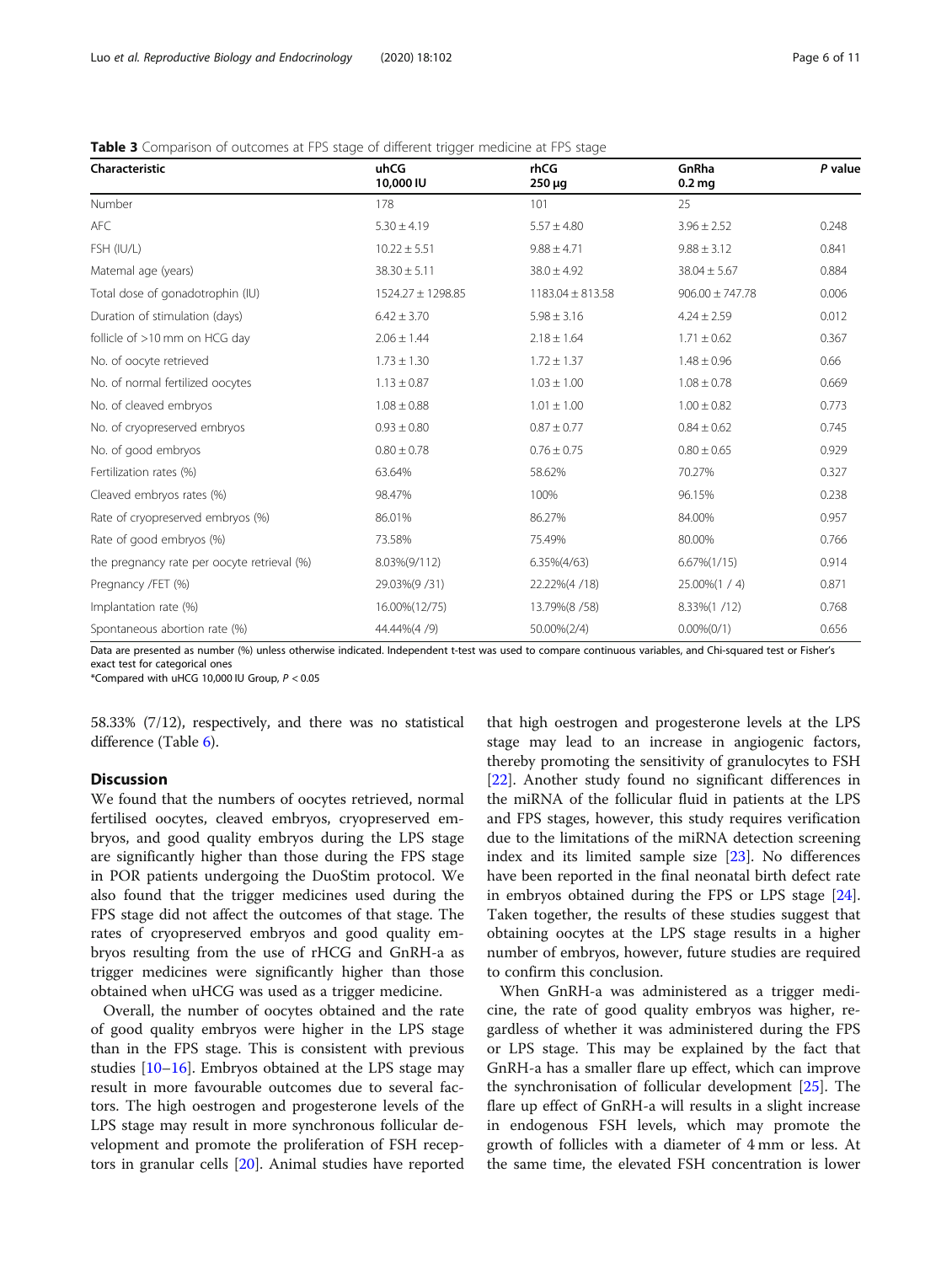<span id="page-6-0"></span>

|  |  |  | <b>Table 4</b> Comparison of outcomes at LPS stage of different trigger medicine at FPS stage of DuoStim protocol |  |
|--|--|--|-------------------------------------------------------------------------------------------------------------------|--|
|  |  |  |                                                                                                                   |  |

| Characteristic                          | uHCG 10,000 IU<br>$n = 178$ | rHCG 250 µg<br>$n = 101$ | GnRH-a 0.2 mg<br>$n = 25$ | P value |
|-----------------------------------------|-----------------------------|--------------------------|---------------------------|---------|
| <b>AFC</b>                              | $5.10 \pm 4.00$             | $5.33 \pm 4.83$          | $4.29 \pm 2.51$           | 0.552   |
| FSH (IU/L)                              | $10.33 \pm 5.47$            | $9.99 \pm 4.78$          | $10.81 \pm 4.77$          | 0.759   |
| Matemal age (years)                     | $38.41 \pm 5.08$            | $37.98 \pm 4.96$         | $38.08 \pm 5.64$          | 0.784   |
| Total dose of Gn (IU)                   | $1619.52 \pm 813.79$        | $1695.50 \pm 820.23$     | 2027.40 ± 1410.64         | 0.093   |
| Duration of stimulation (days)          | $6.97 \pm 2.89$             | $7.21 \pm 2.95$          | $8.32 \pm 4.84$           | 0.127   |
| follicle of >10 mm on HCG day           | $4.65 \pm 4.08$             | $4.78 \pm 5.40$          | $4.28 \pm 3.29$           | 0.884   |
| No. of oocyte retrieved                 | $3.61 \pm 3.85$             | $3.64 \pm 5.88$          | $3.08 \pm 2.41$           | 0.848   |
| No. of fertilized oocytes               | $2.31 \pm 2.26$             | $2.19 \pm 3.88$          | $2.12 \pm 1.62$           | 0.923   |
| No. of cleaved embryos                  | $2.25 \pm 2.21$             | $2.14 \pm 3.81$          | $2.08 \pm 1.58$           | 0.931   |
| No. of cryopreserved embryos            | $1.78 \pm 1.89$             | $1.90 \pm 3.57$          | $1.76 \pm 1.30$           | 0.918   |
| No. of good quality embryos             | $1.56 \pm 1.79$             | $1.72 \pm 3.36$          | $1.64 \pm 1.29$           | 0.865   |
| Fertilization rates (%)                 | 63.45%                      | 59.51%                   | 68.83%                    | 0.227   |
| Cleaved embryos rates (%)               | 98.04%                      | 98.63%                   | 98.11%                    | 0.864   |
| Rate of cryopreserved embryos (%)       | 79.00%                      | 88.89%*                  | 84.62%*                   | 0.008   |
| Rate of good quality embryos (%)        | 69.50%                      | 80.56%*                  | 78.85%*                   | 0.008   |
| Pregnancy rate per oocyte retrieval (%) | 26.23%(32/122)              | 20.00% (14/70)           | 28.57%(6/21)              | 0.562   |
| Pregnancy rate per FET (%)              | 46.38%(32/69)               | 48.28% (14/29)           | 50.00%(6/12)              | 0.966   |
| Implantation rate (%)                   | 27.84%(49/176)              | 33.90% (20/59)           | 33.33% (10/30)            | 0.614   |
| Spontaneous abortion rate (%)           | 21.88%(7/32)                | 14.29%(2/14)             | 33.33%(2/6)               | 0.625   |

\*Compared with uHCG 10,000 IU Group, P < 0.05

than the threshold that allows periodic follicle recruitment, rendering follicles with a diameter of 7.5–10 mm unable to begin to develop. GnRH-a may also regulate the cascade of follicular development events before follicles mature [\[26](#page-9-0), [27](#page-9-0)]. The local regulation factors influenced by GnRH-a include anti-Mullerian hormone (AMH) and inhibin B, which are secreted by granulocytes. AMH inhibits the initiation of primitive follicular growth in the ovarian reserve. In contrast to AMH, all follicles produce inhibin B, which helps reduce FSH prior to follicular maturity [\[28](#page-10-0)]. However, these hypotheses have yet to be confirmed, and the role of endocrine and paracrine factors in the mechanism of follicle recruitment that regulates the growth of the anovulatory tide in the ovarian cycle requires further investigation.

The advantages of rHCG as a trigger drug observed in this study were not anticipated by our team. rHCG is an HCG preparation extracted from Chinese hamster ovary cells using recombinant technology [\[29,](#page-10-0) [30\]](#page-10-0). Compared with uHCG extracted from pregnant women's urine, rHCG is more pure, has a higher batch-to-batch consistency, and can be injected subcutaneously [\[31](#page-10-0), [32](#page-10-0)]. In addition, because rHCG is not available in all countries, its pharmacology, pharmacokinetics, and the differences after application to patients of different races are unknown. A Japanese study showed that the potential differences in the pharmacokinetic

profiles of rHCG between Japanese and Caucasian patients cannot be ignored [\[33](#page-10-0)].

It has been reported that the number of oocytes retrieved per patient and the clinical pregnancy rates resulting from the use of the GnRH-a long protocol, as in COS, were similar when rHCG and uHCG were used [\[34,](#page-10-0) [35](#page-10-0)]. rHCG has been reported to have lower incidences of injection site reactions (such as redness and swelling) than uHCG, [\[36\]](#page-10-0) which may be attributed to fewer contaminating proteins in rHCG. In addition, a reduction in patient complaints of redness and swelling were observed after uHCG was switched to rHCG [\[37](#page-10-0)]. Therefore, the use of rHCG or GnRH-a as a trigger medicine in the FPS stage of the DuoStim protocol maybe better than the use of uHCG. However, more clinical and pharmacological research will be needed to determine more benefits of the use of rHCG and GnRH-a in the DuoStim protocol.

Our study has a unique design. First, we used an antagonist regimen in the follicular phase and a progesteroneprimed ovarian stimulation (PPOS) regimen in the luteal phase to prevent the surge of the LH peak. There has been controversy about whether the use of MPA in the PPOS program will affect the outcome of pregnancy. However, the literature in recent years has all related to the safety and effectiveness of the PPOS scheme [[38](#page-10-0)]. It is suggested that the numbers of blastocysts and euploid blastocysts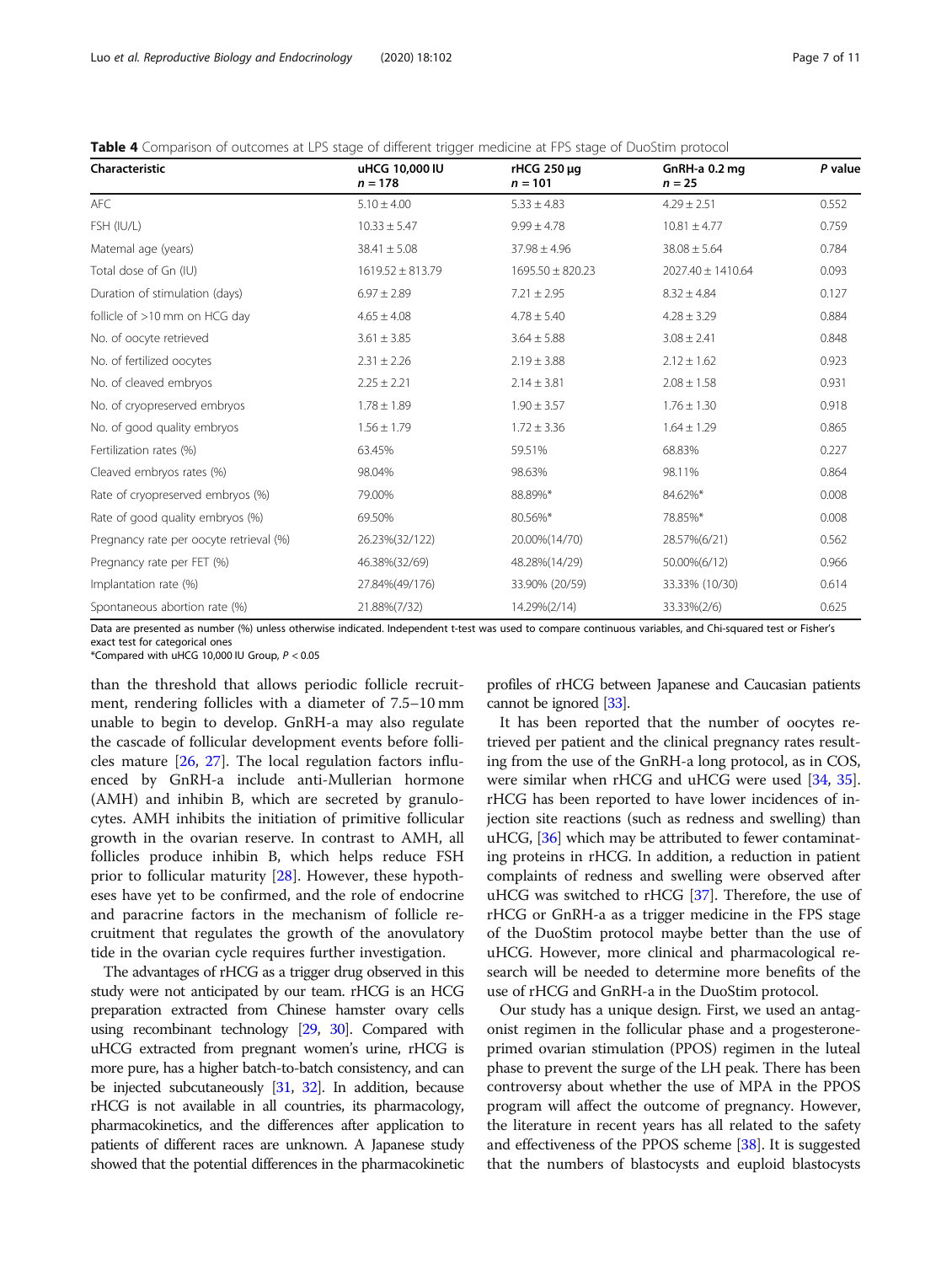<span id="page-7-0"></span>

|  |  |  | Table 5 Comparison of outcomes at LPS stage of different trigger medicine at LPS stage of DuoStim protocol |
|--|--|--|------------------------------------------------------------------------------------------------------------|
|  |  |  |                                                                                                            |

| Characteristic                          | uhCG                 | rhCG             | GnRha             | P value  |
|-----------------------------------------|----------------------|------------------|-------------------|----------|
| Number                                  | 196                  | 93               | 15                |          |
| AFC                                     | $4.89 \pm 3.89$      | $5.62 \pm 4.89$  | $4.87 \pm 3.44$   | 0.385    |
| FSH (IU/L)                              | $10.14 \pm 4.93$     | $10.18 \pm 5.35$ | $12.22 \pm 7.06$  | 0.321    |
| Matemal age (years)                     | $38.20 \pm 4.83$     | $38.10 \pm 5.49$ | $39.67 \pm 5.70$  | 0.531    |
| Total dose of gonadotrophin (IU)        | $1633.29 \pm 854.97$ | 1791.68 ± 932.68 | 1570.00 ± 918.76  | 0.325    |
| Duration of stimulation (days)          | $7.04 \pm 2.94$      | $7.47 \pm 3.37$  | $6.93 \pm 3.81$   | 0.527    |
| follicle of >10 mm on HCG day           | $4.32 \pm 4.07$      | $5.38 \pm 5.38$  | $4.69 \pm 3.17$   | 0.176    |
| No. of oocyte retrieved                 | $3.39 \pm 4.32$      | $4.08 \pm 5.17$  | $2.93 \pm 2.71$   | 0.419    |
| No. of fertilized oocytes               | $2.16 \pm 2.79$      | $2.48 \pm 3.14$  | $1.93 \pm 1.58$   | 0.614    |
| No. of cleaved embryos                  | $2.11 \pm 2.74$      | $2.45 \pm 3.08$  | $1.80 \pm 1.42$   | 0.531    |
| No. of cryopreserved embryos            | $1.61 \pm 2.38$      | $2.27 \pm 2.93$  | $1.67 \pm 1.35$   | 0.118    |
| No. of good embryos                     | $1.43 \pm 2.31$      | $2.03 \pm 2.68$  | $1.67 \pm 1.35$   | 0.138    |
| Fertilization rates (%)                 | 63.16%               | 60.95%           | 65.91%            | 0.694    |
| Cleaved embryos rates (%)               | 98.33%               | 98.70%           | 93.10%            | 0.095    |
| Rate of cryopreserved embryos (%)       | 76.51%               | 92.54%*          | 92.59%            | 0        |
| Rate of good embryos (%)                | 67.55%               | 82.89%*          | 92.59%*           | $\Omega$ |
| Pregnancy rate per oocyte retrieval (%) | 24.63% (33/134)      | 27.27%(18/66)    | 7.69%(1/13)       | 0.322    |
| Pregnancy /FET (%)                      | 47.76% (32/67)       | 54.20%(19/35)    | 12.5% (1/8)       | 0.101    |
| Implantation rate (%)                   | 28.25% (50/177)      | 37.33%(28/75)    | $7.69\% (1 / 13)$ | 0.072    |
| Spontaneous abortion rate (%)           | 18.75% (6 / 32)      | 21.05%(4/19)     | 100.00%(1/1)      | 0.147    |

\*Compared with uHCG 10,000 IU Group,  $P < 0.05$ 

per patient and the number of euploid embryos per injected oocyte are similar for patients undergoing the PPOS program and for those undergoing COS with GnRH antagonists [[39](#page-10-0)]. Flexible progestin-primed ovarian stimulation (FPPOS) with MPA seems to be an effective choice for preventing premature ovulation in women undergoing ovarian stimulation without compromising oocyte quality [[40](#page-10-0)]. Kuang et al. demonstrated that PPOS had a more robust control for preventing the premature rise of LH than GnRH antagonists in poor responders. Moreover, the comparison of the data in our article suggests that the ratio of available embryos and quality embryos for FPS and LPS is not statistically significant.

We used different types of Gn in the follicular and luteal phases. As the DuoStim scheme for COS has relatively little literature support, the Gn selected by different studies, especially the Gn in the luteal phase, are not consistent [[12](#page-9-0), [41\]](#page-10-0). We have not found evidence in the literature to support the use of different types of Gn in different follicular waves. The use of different types of Gn in different follicular waves requires further investigation. The DuoStim program has a high cycle cancellation rate during the implementation process, which may be due to the patient's own personal reasons or the lack of a second follicular wave development in the luteal phase. Therefore, we used HMG in the luteal phase as it is more economical than rFSH. In addition, studies suggest that although rFSH may be administered at a lower dosage over fewer days during ovulation induction, the resulting pregnancy rate is not better than that of HMG [\[20](#page-9-0), [42\]](#page-10-0). We believe that it is

| Table 6 Euploid rate analysis |  |  |
|-------------------------------|--|--|
|-------------------------------|--|--|

| <b>TUDIC O</b> LUDIOR TULE OF RESIDENCE |               |              |               |         |  |  |
|-----------------------------------------|---------------|--------------|---------------|---------|--|--|
| Characteristic                          | FPS group     | LPS group    | $t/c^2$ value | P value |  |  |
| number                                  | 4             | b            |               |         |  |  |
| Proportion of patients≥35 years old     | $50\%(2/4)$   | 50%(3/6)     |               |         |  |  |
| Aneuplidy embryo rate                   | 75.00%(6/8)   | 33.33%(4/12) | 3.333         | 0.068   |  |  |
| Chromosome mosaicism embryo rate        | $0.00\%(0/8)$ | 8.33%(1/12)  | 0.702         | 0.402   |  |  |
| Transferable embryo rate                | 25.00%(2/8)   | 58.33%(7/12) | 2.155         | 0.142   |  |  |

Data are presented as number (%). Chi-squared test or Fisher's exact test was used for categorical variables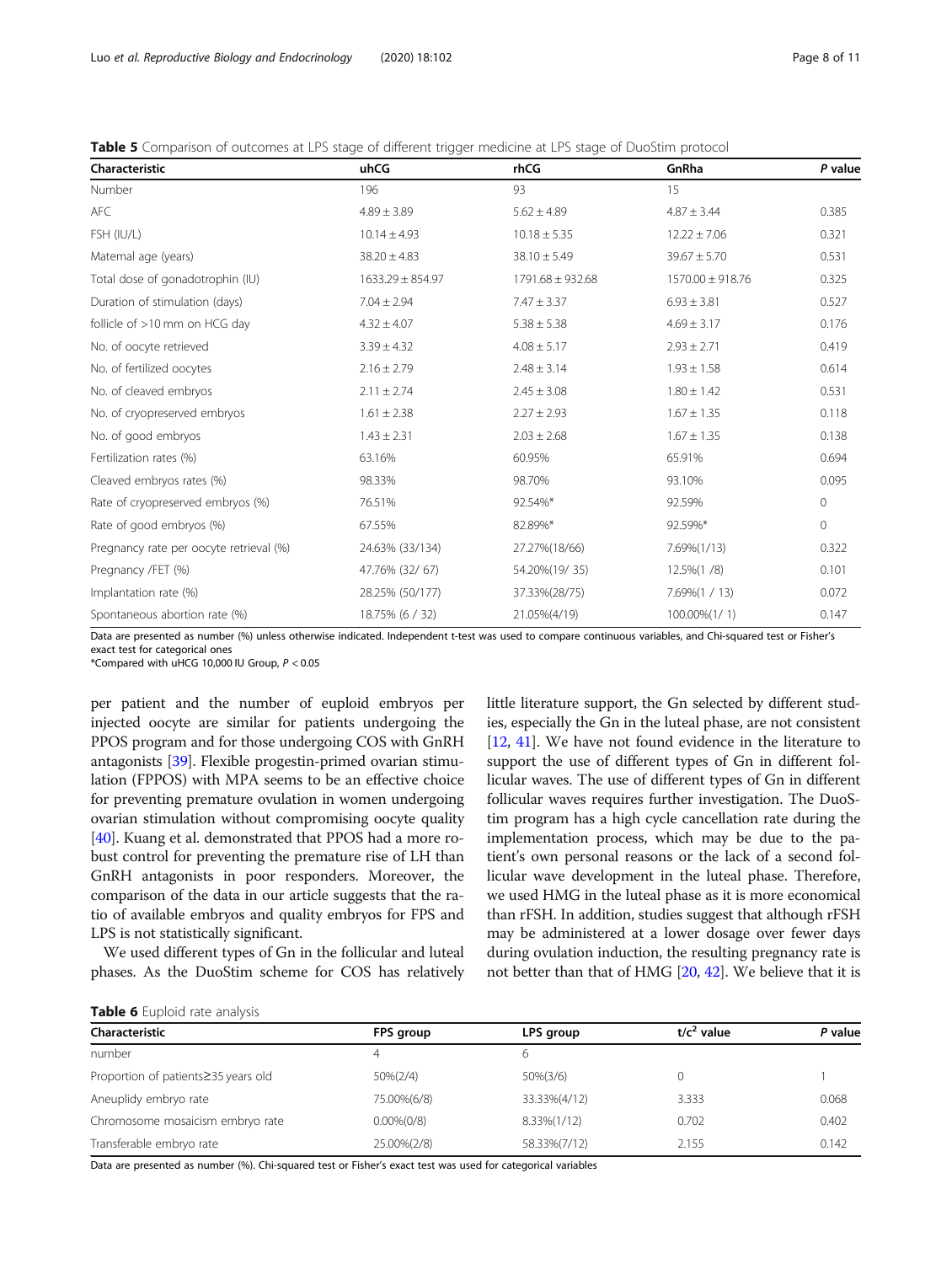safe and economical to use HMG as a Gn drug during the luteal phase.

We also compared the aneuploidy rate of embryos in POR patients after DuoStim protocol, although the number of cases was limited. As the maternal age increases, the probability of abnormal meiosis during oogenesis or abnormal mitosis after fertilization is significantly increased, and the chance of complete chromosome deletion or addition in the embryo is increased [[43](#page-10-0), [44](#page-10-0)]. The incidence of chromosome abnormalities increases from 25% in women around the age of 20 to 65% in women over the age of 40 [\[45](#page-10-0), [46](#page-10-0)]. However, whether maternal age is related to the risk of fragmented sex chromosome deletion or addition in embryos is still inconclusive, and requires confirmation by a large study. One study analysed the biopsy results of 15,169 blastocysts from women of different ages, and found that the incidence of aneuploidy in women aged 26 to 30 was the lowest, and the proportion of aneuploidy embryos increased significantly after the age of 35 [[46](#page-10-0)]. Aneuploidy is an important factor in the failure of assisted pregnancy and spontaneous abortion in women with advanced maternal age. However, despite the limited sample size in this study, we found that the developmental potential of LPS and FPS embryos are similar. LPS embryos are not affected by high progesterone levels. This is consistent with the results of previous studies [\[2,](#page-9-0) [20](#page-9-0)].

The ESHRE (the european society of human reproduction and embryology) states that the DuoStim protocol should be used only for research.. However, we believe that DuoStim can be safely and effectively used in patients who are POR. Their suggestion may be based on the safety of the DuoStim protocol. Baerwald et al. has proposed three theories of follicle recruitment [[28\]](#page-10-0). the theory of continuous recruitment, single recruitment theory, and the wave theory. The theory of continuous recruitment includes the interval between two ovulations [[47\]](#page-10-0). During this time, the follicles begin to grow continuously and gradually disappear, and the dominant follicle is randomly selected after the corpus luteum has degenerated. The single recruitment theory involves a single group of follicles that start to grow after the corpus luteum degenerates, among which the dominant follicle is selected. The wave theory includes at least two groups of sinus eggs that are recruited. In each ovarian cycle, the dominant follicle originates only from the main (or ovulation) wave. There is no correlation between the average capacity of each patient's MII oocytes recruited from the follicular phase and the luteal phase of the same follicular cycle, indicating that the two cohorts are independent. In addition, euploid blastocysts may be produced at any of the two stages of the ovarian cycle, which suggests that non-dominant follicles may be capable and will develop in a random manner. In other words, the advantages of the follicle may not automatically reflect its function. Therefore, we believe that the DuoStim protocol has advantages in POR patients, and there are no reports of safety concerns. The DuoStim protocol can be used as a method for COS in POR patients, however, further research is required to determine the feasibility of this expensive protocol.

The adverse reactions and complications of the accumulation of a high number of oocytes in a relatively narrow cycle time during the DuoStim protocol [[48\]](#page-10-0), and the short-term and long-term effects on the patient and the embryos require additional research. The length of time between the two stimulation schemes is very short, and the biological markers and microenvironment stability of the twice-obtained oocytes remain to be studied. The physiological aspects of the follicle recruitment theory also require further research. A comparison of the transcription and microenvironment aspects of the follicular fluid of the FPS and LPS stages, and an evaluation of the follicular fluid of embryos obtained at the LPS stage after different trigger schemes should be performed. Single and double trigger schemes should also be compared.

This is the first study to investigate the effects of the trigger medicine on oocyte retrieval in the DuoStim protocol. However, our study is not without limitations. This is a retrospective study and the sample size is limited. Comparing our results to those of previous studies is challenging due to the diversity of COS protocols.

#### Conclusions

Obtaining more and higher-quality oocytes and embryos in a short period of time while shortening the pregnancy time is crucial for POR patients. The high oocyte retrieval of the DuoStim protocol is suitable for patients who need to accumulate embryos, such as patients with cancer. The administration of GnRH-a or rHCG as the trigger medicine may be better than uHCG during both the FPS and LPS stages for POR undergoing the DuoStim protocol. We found that the number of oocytes obtained in the LPS stage was greater than that in the FPS stage.

#### Abbreviations

POR: Poor ovarian responder; ART: Assisted reproduction technology; COS: Controlled ovarian stimulation; MII: Metaphase II; FPS: Follicular phase stimulation; LPS: Luteal phase stimulation; PGT-A: Preimplantation genetic testing for aneuploidy; Gn: Gonadotropin; IVF: In vitro fertilisation; ICSI: Intracytoplasmic sperm injection; rFSH: Recombinant follicle stimulating hormone; HP-FSH: Highly purified FSH; HMG: Human menopausal gonadotropin; FSH: Follicle stimulating hormone; AFC: Antral follicular count; uHCG: Urine human chorionic gonadotropin; rHCG: Recombinant human chorionic gonadotropin; GnRH-a: Gonadotropin-releasing hormone agonist; MPA: Medroxyprogesterone acetate; E2: Oestrogen; P4: Progesterone; LH: Luteinizing hormone; AMH: Anti-Mullerian hormone; PPOS: Progesteroneprimed ovarian stimulation; FPPOS: Flexible progestin-primed ovarian stimulation; ESHRE: The european society of human reproduction and embryology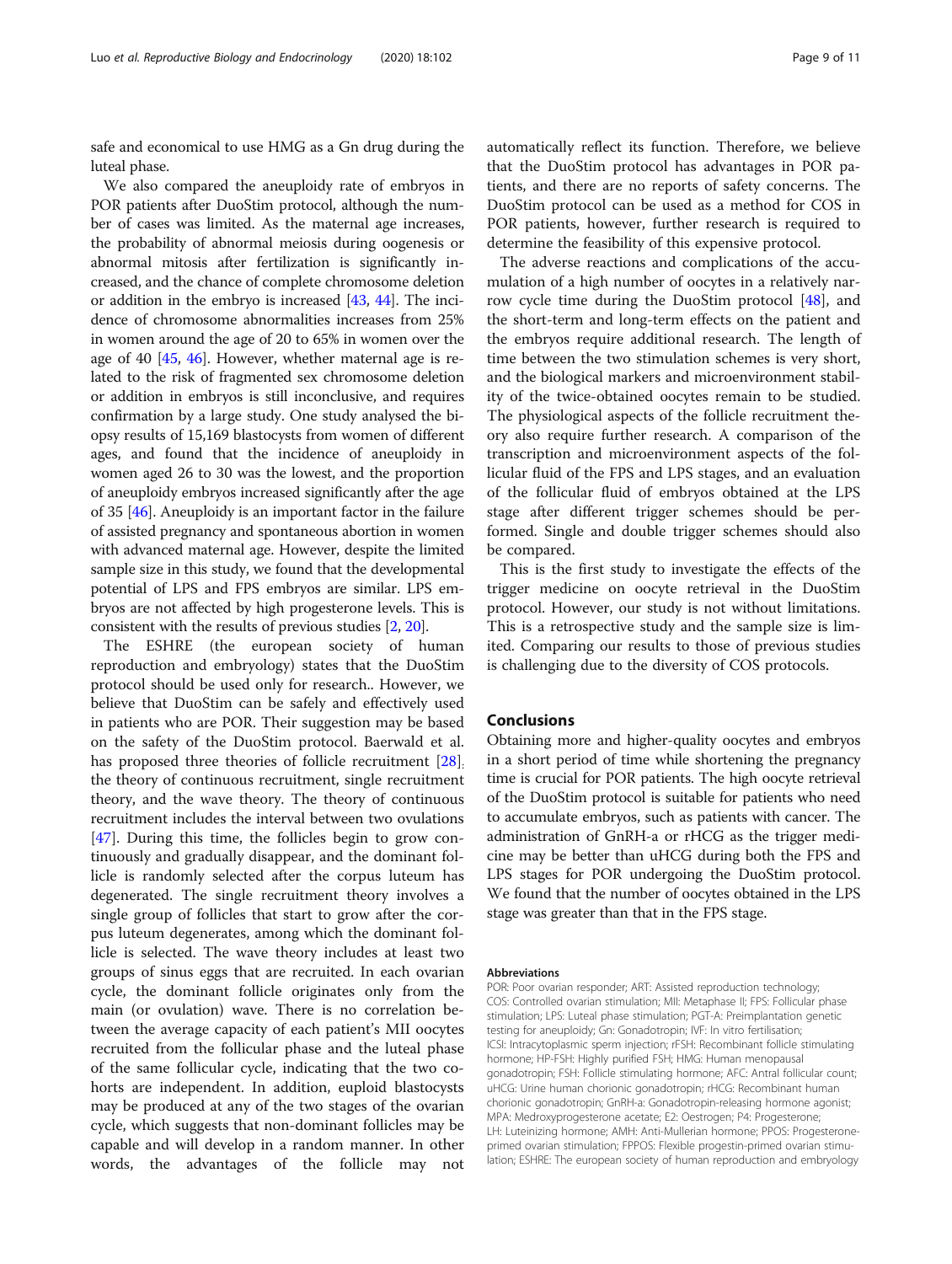#### <span id="page-9-0"></span>Acknowledgements

We thank Junjian He for his spiritual encouragement and support during the difficult resubmission process. We are also very grateful for Qianyu Zhang's companionship and feeding throughout the process.

#### Authors' contributions

Liu, FH designed the study and revised the manuscript. Luo, YQ and Sun, L drafted the manuscript, designed the study and performed the statistical analysis. Nong, YQ and Dong, M helped to draft the manuscript. Zhu, XL analyzed the data. Zhang, XQ participated in the design of the study. Huang, L helped to analyze the data. All authors read and approved the final manuscript.

#### Funding

The whole study was supported by Natural Science Foundation of Guangdong Province (No. 2016A030313817) and Science and Technology Program of Guangzhou, China (201704020217).

#### Availability of data and materials

The datasets used and analysed during the current study are available from the corresponding author on reasonable request.

#### Ethics approval and consent to participate

This study was approved by the Ethics Committee of Guangdong Women and Children Hospital and has been performed in accordance with the principles of Declaration of Helsinki.

#### Consent for publication

Not applicable.

#### Competing interests

The authors declare that they have no competing interests.

#### Author details

<sup>1</sup>The First Affiliated Hospital of Jinan University, 613 Huangpu Avenue West, Tianhe District, Guangzhou 510630, Guangdong Province, China. <sup>2</sup>Department of Reproductive Medical Center, Guangdong Women and Children Hospital, No. 521 Xingnan Road, Guangzhou 511400, Guangdong Province, China.

#### Received: 28 March 2020 Accepted: 24 September 2020 Published online: 15 October 2020

#### References

- Labarta E. DuoStim: a new strategy proposed for women with poor ovarian response. Fertil Steril. 2020;113:76–7.
- 2. Massin N. New stimulation regimens: endogenous and exogenous progesterone use to block the LH surge during ovarian stimulation for IVF. Hum Reprod Update. 2017;23:211–20.
- 3. Yang DZ, Yang W, Li Y, He Z. Progress in understanding human ovarian folliculogenesis and its implications in assisted reproduction. J Assist Reprod Genet. 2013;30:213–9.
- 4. Cobo A, Garrido N, Crespo J, Jose R, Pellicer A. Accumulation of oocytes: a new strategy for managing low-responder patients. Reprod BioMed Online. 2012;24:424–32.
- 5. Vaiarelli A, Cimadomo D, Ubaldi N, Rienzi L, Ubaldi FM. What is new in the management of poor ovarian response in IVF? Curr Opin Obstet Gynecol. 2018;30:155–62.
- 6. Vaiarelli A, Venturella R, Vizziello D, Bulletti F, Ubaldi FM. Dual ovarian stimulation and random start in assisted reproductive technologies: from ovarian biology to clinical application. Curr Opin Obstet Gynecol. 2017;29: 153–9.
- 7. Jin B, Niu Z, Xu B, Chen Q, Zhang A. Comparison of clinical outcomes among dual ovarian stimulation, mild stimulation and luteal phase stimulation protocols in women with poor ovarian response. Gynecol Endocrinol. 2018;34:694–7.
- 8. Madani T, Hemat M, Arabipoor A, Khodabakhshi SH, Zolfaghari Z. Double mild stimulation and egg collection in the same cycle for management of poor ovarian responders. J Gynecol Obstet Hum Reprod. 2019;48:329–33.
- 9. Vaiarelli A, Cimadomo D, Conforti A, Schimberni M, Giuliani M, D'Alessandro P, Colamaria S, Alviggi C, Rienzi L, Ubaldi FM. Luteal phase after
- 10. Alsbjerg B, Haahr T, Elbaek HO, Laursen R, Povlsen BB, Humaidan P. Dual stimulation using corifollitropin alfa in 54 Bologna criteria poor ovarian responders - a case series. Reprod BioMed Online. 2019;38:677–82.
- 11. Bourdon M, Santulli P, Maignien C, Pocate-Cheriet K, Marcellin L, Chen Y, Chapron C. The ovarian response after follicular versus luteal phase stimulation with a double stimulation strategy. Reprod Sci. 2020;27:204–10.
- 12. Kuang Y, Chen Q, Hong Q, Lyu Q, Ai A, Fu Y, Shoham Z. Double stimulations during the follicular and luteal phases of poor responders in IVF/ICSI programmes (Shanghai protocol). Reprod BioMed Online. 2014;29: 684–91.
- 13. Liu C, Jiang H, Zhang W, Yin H. Double ovarian stimulation during the follicular and luteal phase in women >/=38 years: a retrospective casecontrol study. Reprod BioMed Online. 2017;35:678–84.
- 14. Rashtian J, Zhang J. Luteal-phase ovarian stimulation increases the number of mature oocytes in older women with severe diminished ovarian reserve. Syst Biol Reprod Med. 2018;64:216–9.
- 15. Ubaldi FM, Capalbo A, Vaiarelli A, Cimadomo D, Colamaria S, Alviggi C, Trabucco E, Venturella R, Vajta G, Rienzi L. Follicular versus luteal phase ovarian stimulation during the same menstrual cycle (DuoStim) in a reduced ovarian reserve population results in a similar euploid blastocyst formation rate: new insight in ovarian reserve exploitation. Fertil Steril. 2016; 105:1488–95 e1481.
- 16. Vaiarelli A, Cimadomo D, Trabucco E, Vallefuoco R, Buffo L, Dusi L, Fiorini F, Barnocchi N, Bulletti FM, Rienzi L, Ubaldi FM. Double stimulation in the same ovarian cycle (DuoStim) to maximize the number of oocytes retrieved from poor prognosis patients: a multicenter experience and SWOT analysis. Front Endocrinol (Lausanne). 2018;9:317.
- 17. Ubaldi FM, Cimadomo D, Vaiarelli A, Fabozzi G, Venturella R, Maggiulli R, Mazzilli R, Ferrero S, Palagiano A, Rienzi L. Advanced maternal age in IVF: still a challenge? The present and the future of its treatment. Front Endocrinol (Lausanne). 2019;10:94.
- 18. Vaiarelli A, Cimadomo D, Argento C, Ubaldi N, Trabucco E, Drakopoulos P, Venturella R, Conforti A, Alviggi C, Rienzi L, Ubaldi FM. Double stimulation in the same ovarian cycle (DuoStim) is an intriguing strategy to improve oocyte yield and the number of competent embryos in a short timeframe. Minerva Ginecol. 2019;71:372–6.
- 19. Ferraretti AP, La Marca A, Fauser BC, Tarlatzis B, Nargund G, Gianaroli L, Definition EwgoPOR. ESHRE consensus on the definition of 'poor response' to ovarian stimulation for in vitro fertilization: the Bologna criteria. Hum Reprod. 2011;26:1616–24.
- 20. Cimadomo D, Vaiarelli A, Colamaria S, Trabucco E, Alviggi C, Venturella R, Alviggi E, Carmelo R, Rienzi L, Ubaldi FM. Luteal phase anovulatory follicles result in the production of competent oocytes: intra-patient paired casecontrol study comparing follicular versus luteal phase stimulations in the same ovarian cycle. Hum Reprod. 2018;33:1442–8.
- 21. Zhang J, Wang Y, Mao X, Chen Q, Hong Q, Cai R, Zhang S, Kuang Y. Dual trigger of final oocyte maturation in poor ovarian responders undergoing IVF/ICSI cycles. Reprod BioMed Online. 2017;35:701–7.
- 22. Macchiarelli G, Jiang JY, Nottola SA, Sato E. Morphological patterns of angiogenesis in ovarian follicle capillary networks. A scanning electron microscopy study of corrosion cast. Microsc Res Tech. 2006;69:459–68.
- 23. Cimadomo D, Carmelo R, Parrotta EI, Scalise S, Santamaria G, Alviggi E, De Angelis MT, Sarro G, Vaiarelli A, Venturella R, et al. Similar miRNomic signatures characterize the follicular fluids collected after follicular and luteal phase stimulations in the same ovarian cycle. J Assist Reprod Genet. 2020; 37:149–58.
- 24. Chen H, Wang Y, Lyu Q, Ai A, Fu Y, Tian H, Cai R, Hong Q, Chen Q, Shoham Z, Kuang Y. Comparison of live-birth defects after luteal-phase ovarian stimulation vs. conventional ovarian stimulation for in vitro fertilization and vitrified embryo transfer cycles. Fertil Steril. 2015;103:1194–201 e1192.
- 25. Wang B, Sun HX, Liu JY, Hu YL, He FF. Appropriate prolongation of GnRH-a down-regulation improves the synchronism of follicular development. Zhonghua Nan Ke Xue. 2011;17:1087–91.
- 26. Nilsson E, Rogers N, Skinner MK. Actions of anti-Mullerian hormone on the ovarian transcriptome to inhibit primordial to primary follicle transition. Reproduction. 2007;134:209–21.
- 27. Weenen C, Laven JS, Von Bergh AR, Cranfield M, Groome NP, Visser JA, Kramer P, Fauser BC, Themmen AP. Anti-Mullerian hormone expression